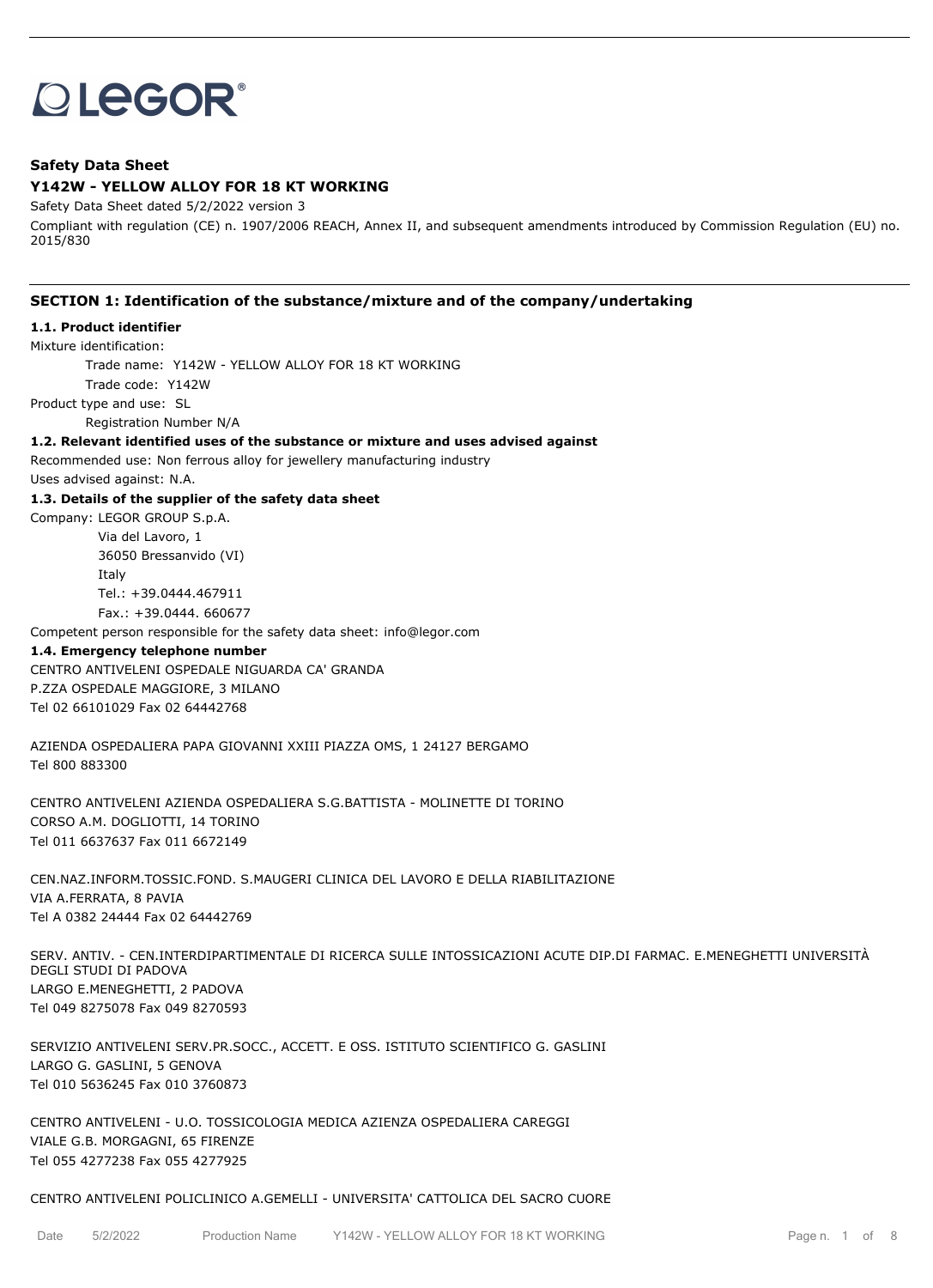CENTRO ANTIVELENI - ISTITUTO DI ANESTESIOLOGIA E RIANIMAZIONE UNIVERSITÀ DEGLI STUDI DI ROMA LA SAPIENZA VIALE DEL POLICLINICO, 155 ROMA Tel 06 49970698 Fax 06 4461967

AZ. OSP. UNIV. FOGGIA V.LE LUIGI PINTO, 1 71122 FOGGIA Tel 0881 732326

CENTRO ANTIVELENI AZIENDA OSPEDALIERA A. CARDARELLI VIA CARDARELLI, 9 NAPOLI Tel 081 7472870 Fax 081 7472880

## **SECTION 2: Hazards identification**

## **2.1. Classification of the substance or mixture**

## **Regulation (EC) n. 1272/2008 (CLP)**

0 The product is not classified as dangerous according to Regulation EC 1272/2008 (CLP).

Adverse physicochemical, human health and environmental effects:

No other hazards

# **2.2. Label elements**

The product is not classified as dangerous according to Regulation EC 1272/2008 (CLP).

# **Special provisions according to Annex XVII of REACH and subsequent amendments:**

None. **2.3. Other hazards**

No PBT Ingredients are present

Other Hazards: No other hazards

# **SECTION 3: Composition/information on ingredients**

#### **3.1. Substances**

N.A.

**3.2. Mixtures**

Mixture identification: Y142W - YELLOW ALLOY FOR 18 KT WORKING

## **Hazardous components within the meaning of the CLP regulation and related classification:**

| Qty     | <b>Name</b> | Ident. Numb.                             | Classification                                                     | <b>Registration Number</b> |
|---------|-------------|------------------------------------------|--------------------------------------------------------------------|----------------------------|
| 50-75 % | Copper      | EC:231-159-6<br>Index:029-024-<br>$00-X$ | CAS: 7440-50-8 Substance with a Union workplace<br>exposure limit. |                            |
| 35-50 % | Silver      |                                          | CAS: 7440-22-4 Substance with a Union workplace<br>exposure limit. |                            |

## **SECTION 4: First aid measures**

## **4.1. Description of first aid measures**

In case of skin contact:

Wash with plenty of water and soap.

In case of eyes contact:

Wash immediately with water.

In case of Ingestion:

Do not induce vomiting, get medical attention showing the SDS and label hazardous.

In case of Inhalation:

Remove casualty to fresh air and keep warm and at rest.

## **4.2. Most important symptoms and effects, both acute and delayed**

N.A.

# **4.3. Indication of any immediate medical attention and special treatment needed**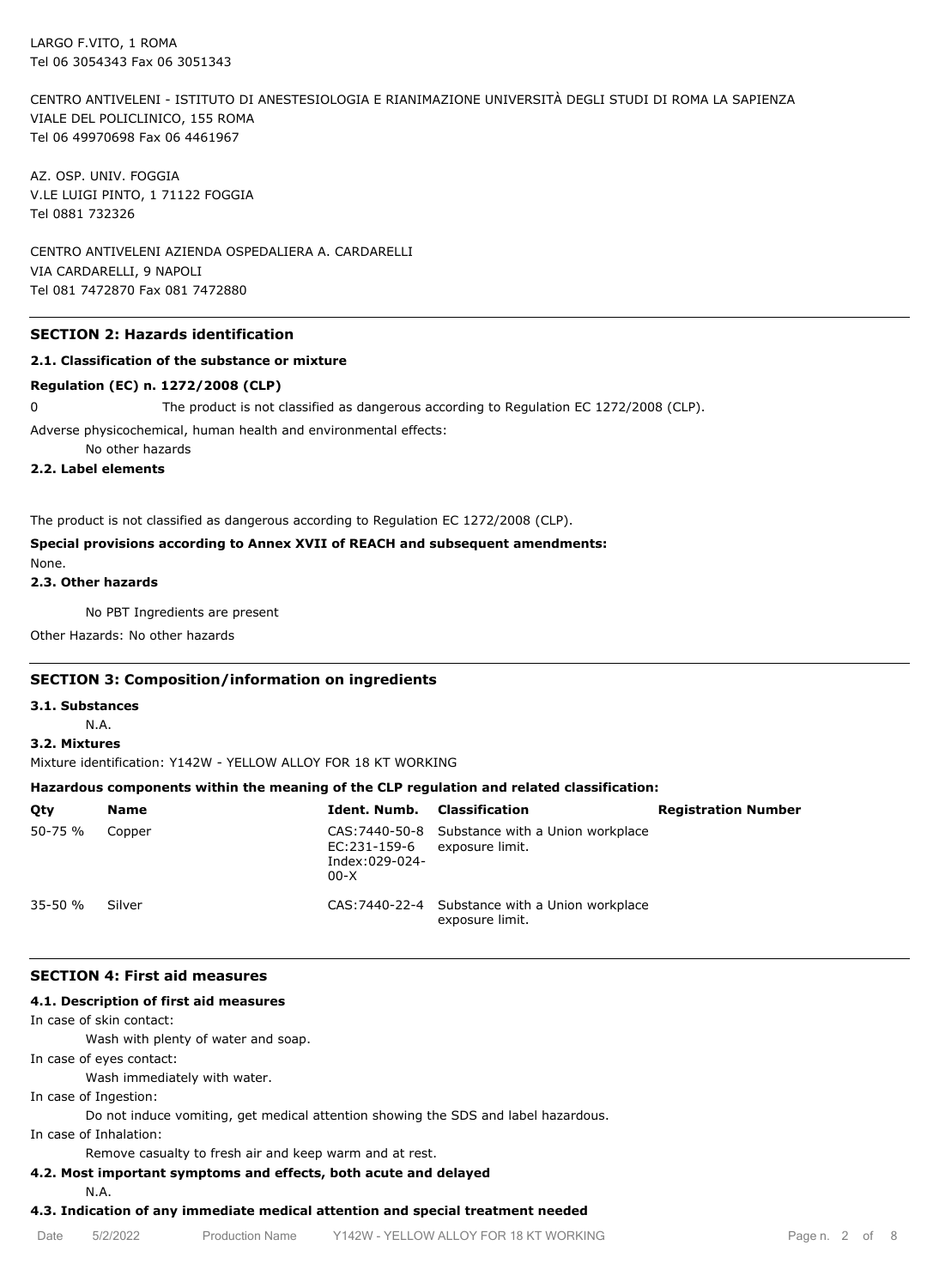## **SECTION 5: Firefighting measures**

#### **5.1. Extinguishing media**

Suitable extinguishing media:

## Water.

Carbon dioxide (CO2).

Extinguishing media which must not be used for safety reasons:

None in particular.

## **5.2. Special hazards arising from the substance or mixture**

Do not inhale explosion and combustion gases.

Burning produces heavy smoke.

# **5.3. Advice for firefighters**

Use suitable breathing apparatus .

Collect contaminated fire extinguishing water separately. This must not be discharged into drains.

Move undamaged containers from immediate hazard area if it can be done safely.

## **SECTION 6: Accidental release measures**

## **6.1. Personal precautions, protective equipment and emergency procedures**

Wear personal protection equipment.

Remove persons to safety.

See protective measures under point 7 and 8.

# **For emergency responders:**

Wear personal protection equipment.

# **6.2. Environmental precautions**

Do not allow to enter into soil/subsoil. Do not allow to enter into surface water or drains.

Retain contaminated washing water and dispose it.

In case of gas escape or of entry into waterways, soil or drains, inform the responsible authorities.

Suitable material for taking up: absorbing material, organic, sand

## **6.3. Methods and material for containment and cleaning up**

Suitable material for taking up: absorbing material, organic, sand Wash with plenty of water.

## **6.4. Reference to other sections**

See also section 8 and 13

## **SECTION 7: Handling and storage**

## **7.1. Precautions for safe handling**

Avoid contact with skin and eyes, inhalation of vapours and mists.

Do not eat or drink while working.

See also section 8 for recommended protective equipment.

## **7.2. Conditions for safe storage, including any incompatibilities**

Incompatible materials:

None in particular.

Instructions as regards storage premises:

Adequately ventilated premises.

# **7.3. Specific end use(s)**

Recommendation(s)

None in particular

Industrial sector specific solutions:

None in particular

# **SECTION 8: Exposure controls/personal protection**

# **8.1. Control parameters**

# **Community Occupational Exposure Limits (OEL)**

|                          | <b>OEL</b><br>Tvpe | <b>Occupational Exposure Limit</b>                                   |
|--------------------------|--------------------|----------------------------------------------------------------------|
| Copper<br>CAS: 7440-50-8 |                    | ACGIH Long Term: 0.2 mg/m3<br>Fume, as Cu. Irr, GI, metal fume fever |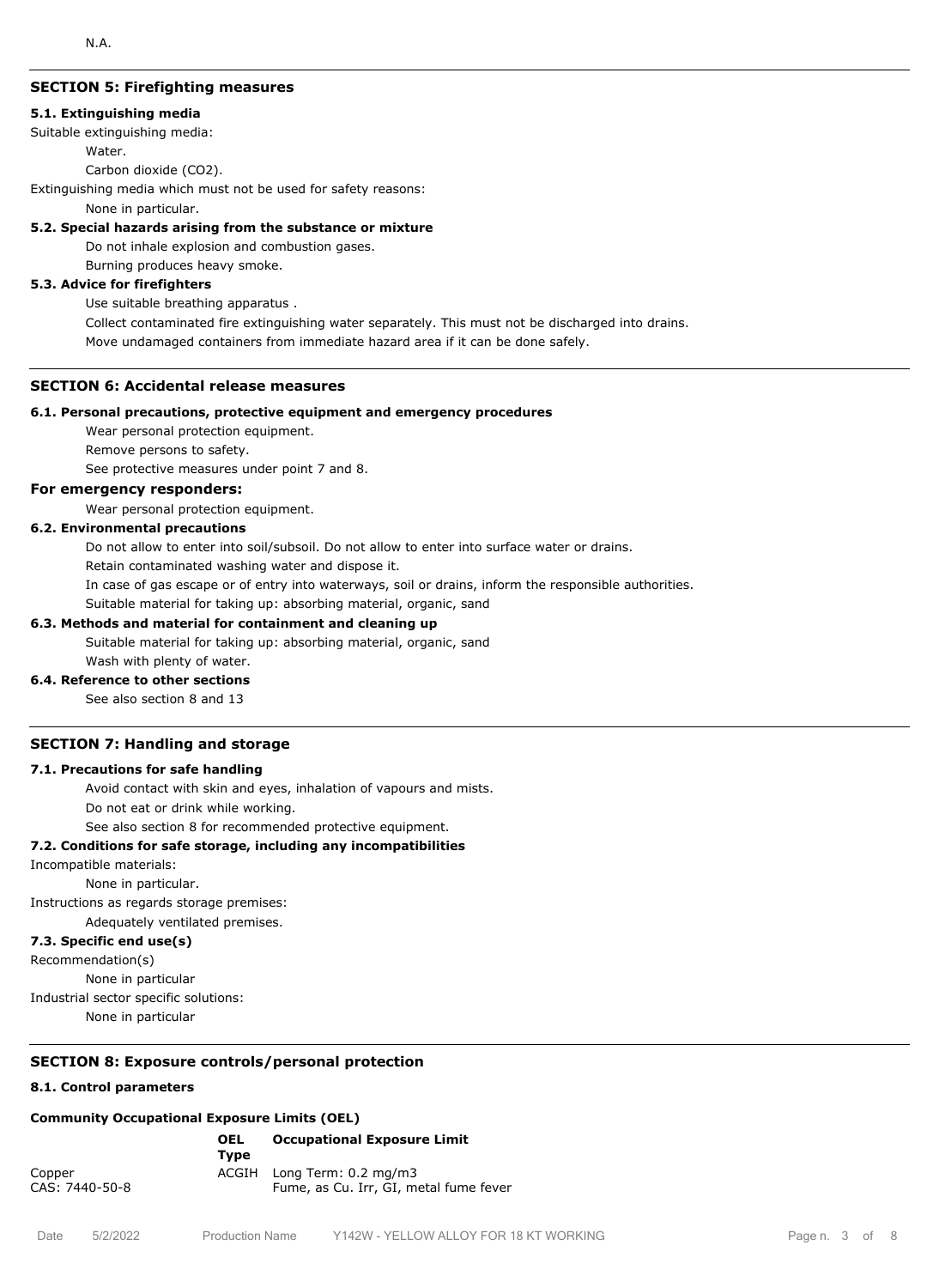|                                              |                                                                                                                    | ACGIH Long Term: 1 mg/m3<br>Dusts and mists, as Cu. Irr, GI, metal fume fever                                  |  |  |  |
|----------------------------------------------|--------------------------------------------------------------------------------------------------------------------|----------------------------------------------------------------------------------------------------------------|--|--|--|
| Silver<br>CAS: 7440-22-4                     | EU                                                                                                                 | Long Term: 0.1 mg/m3                                                                                           |  |  |  |
|                                              |                                                                                                                    | ACGIH Long Term: 0.1 mg/m3<br>Metal dust and fume. - Argyria                                                   |  |  |  |
|                                              |                                                                                                                    | ACGIH Long Term: 0.01 mg/m3<br>Soluble compounds, as Ag. - Argyria                                             |  |  |  |
| <b>Derived No Effect Level (DNEL) values</b> |                                                                                                                    |                                                                                                                |  |  |  |
| Copper<br>CAS: 7440-50-8                     | Exposure Route: Human Dermal; Exposure Frequency: Long Term, systemic effects<br>Worker Industry: 0.041 mg/kg      |                                                                                                                |  |  |  |
|                                              | Exposure Route: Human Inhalation; Exposure Frequency: Long Term, systemic effects<br>Worker Industry: 0.041 mg/kg  |                                                                                                                |  |  |  |
|                                              |                                                                                                                    | Exposure Route: Human Dermal; Exposure Frequency: Short Term, systemic effects<br>Worker Industry: 0.082 mg/kg |  |  |  |
|                                              | Exposure Route: Human Inhalation; Exposure Frequency: Short Term, systemic effects<br>Worker Industry: 0.082 mg/kg |                                                                                                                |  |  |  |
| 8.2. Exposure controls                       |                                                                                                                    |                                                                                                                |  |  |  |
| Eye protection:                              |                                                                                                                    |                                                                                                                |  |  |  |
|                                              |                                                                                                                    | Not needed for normal use. Anyway, operate according good working practices.                                   |  |  |  |
| Protection for skin:                         |                                                                                                                    |                                                                                                                |  |  |  |
|                                              |                                                                                                                    | No special precaution must be adopted for normal use.                                                          |  |  |  |
| Protection for hands:                        |                                                                                                                    |                                                                                                                |  |  |  |
| Not needed for normal use.                   |                                                                                                                    |                                                                                                                |  |  |  |
| Respiratory protection:                      |                                                                                                                    |                                                                                                                |  |  |  |
| N.A.                                         |                                                                                                                    |                                                                                                                |  |  |  |
| Thermal Hazards:                             |                                                                                                                    |                                                                                                                |  |  |  |
| N.A.                                         |                                                                                                                    |                                                                                                                |  |  |  |
| Environmental exposure controls:<br>N.A.     |                                                                                                                    |                                                                                                                |  |  |  |
| Hygienic and Technical measures              |                                                                                                                    |                                                                                                                |  |  |  |
| N.A.                                         |                                                                                                                    |                                                                                                                |  |  |  |

## **SECTION 9: Physical and chemical properties**

**9.1. Information on basic physical and chemical properties Physical State:** Solid

**Appearance and colour:** Yellow grained alloy **Odour:** Odourless **Odour threshold:** N.A. **pH:** N.A. **Melting point / freezing point:** 970 °C (1778 °F) **Initial boiling point and boiling range:** N.A. **Flash point:** > 93°C **Evaporation rate:** N.A. **Upper/lower flammability or explosive limits:** N.A. **Vapour density:** N.A. **Vapour pressure:** N.A. **Relative density:** N.A. **Solubility in water:** Unsoluble in water **Solubility in oil:** Unsoluble in organic solvents **Partition coefficient (n-octanol/water):** N.A. **Auto-ignition temperature:** N.A. **Decomposition temperature:** N.A. **Viscosity:** N.A. **Explosive properties:** N.A. **Oxidizing properties:** N.A. **Solid/gas flammability:** N.A. **9.2. Other information**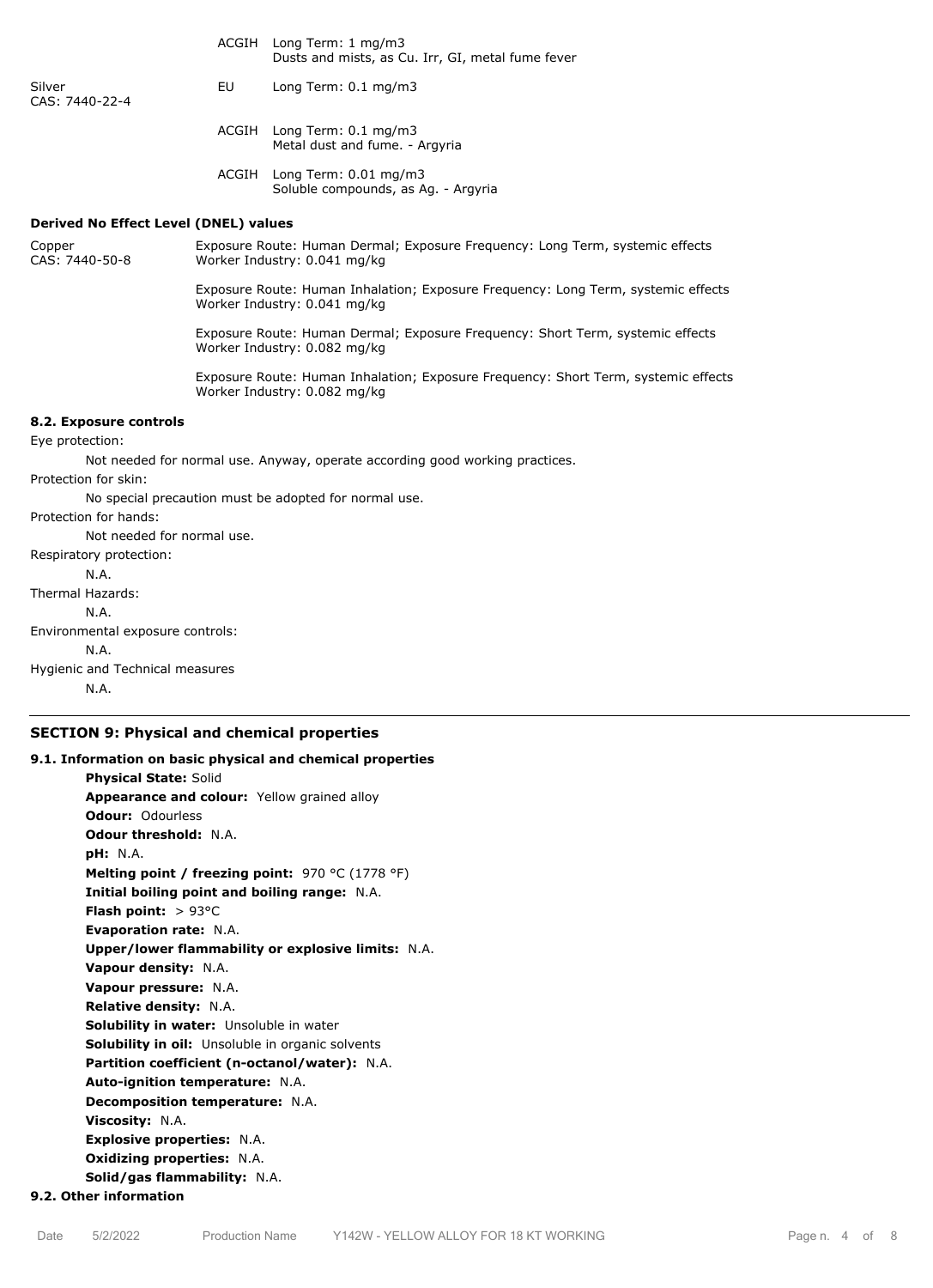**VOC** N.A. **Substance Groups relevant properties** N.A. **Miscibility:** N.A. **Conductivity:** N.A.

# **SECTION 10: Stability and reactivity**

## **10.1. Reactivity**

Stable under normal conditions

- **10.2. Chemical stability** Data not available.
- **10.3. Possibility of hazardous reactions**
- None.
- **10.4. Conditions to avoid**

Stable under normal conditions.

**10.5. Incompatible materials**

- None in particular.
- **10.6. Hazardous decomposition products** None.

## **SECTION 11: Toxicological information**

## **11.1. Information on toxicological effects**

## **Toxicological Information of the Preparation**

| a) acute toxicity                    | Not classified                                                   |
|--------------------------------------|------------------------------------------------------------------|
|                                      | Based on available data, the classification criteria are not met |
| b) skin corrosion/irritation         | Not classified                                                   |
|                                      | Based on available data, the classification criteria are not met |
| c) serious eye damage/irritation     | Not classified                                                   |
|                                      | Based on available data, the classification criteria are not met |
| d) respiratory or skin sensitisation | Not classified                                                   |
|                                      | Based on available data, the classification criteria are not met |
| e) germ cell mutagenicity            | Not classified                                                   |
|                                      | Based on available data, the classification criteria are not met |
| f) carcinogenicity                   | Not classified                                                   |
|                                      | Based on available data, the classification criteria are not met |
| g) reproductive toxicity             | Not classified                                                   |
|                                      | Based on available data, the classification criteria are not met |
| h) STOT-single exposure              | Not classified                                                   |
|                                      | Based on available data, the classification criteria are not met |
| i) STOT-repeated exposure            | Not classified                                                   |
|                                      | Based on available data, the classification criteria are not met |
| j) aspiration hazard                 | Not classified                                                   |
|                                      | Based on available data, the classification criteria are not met |
|                                      |                                                                  |

## **SECTION 12: Ecological information**

#### **12.1. Toxicity**

Adopt good working practices, so that the product is not released into the environment.

Eco-Toxicological Information:

# **List of Eco-Toxicological properties of the product**

Not classified for environmental hazards.

# No data available for the product

**12.2. Persistence and degradability**

N.A.

# **12.3. Bioaccumulative potential**

N.A.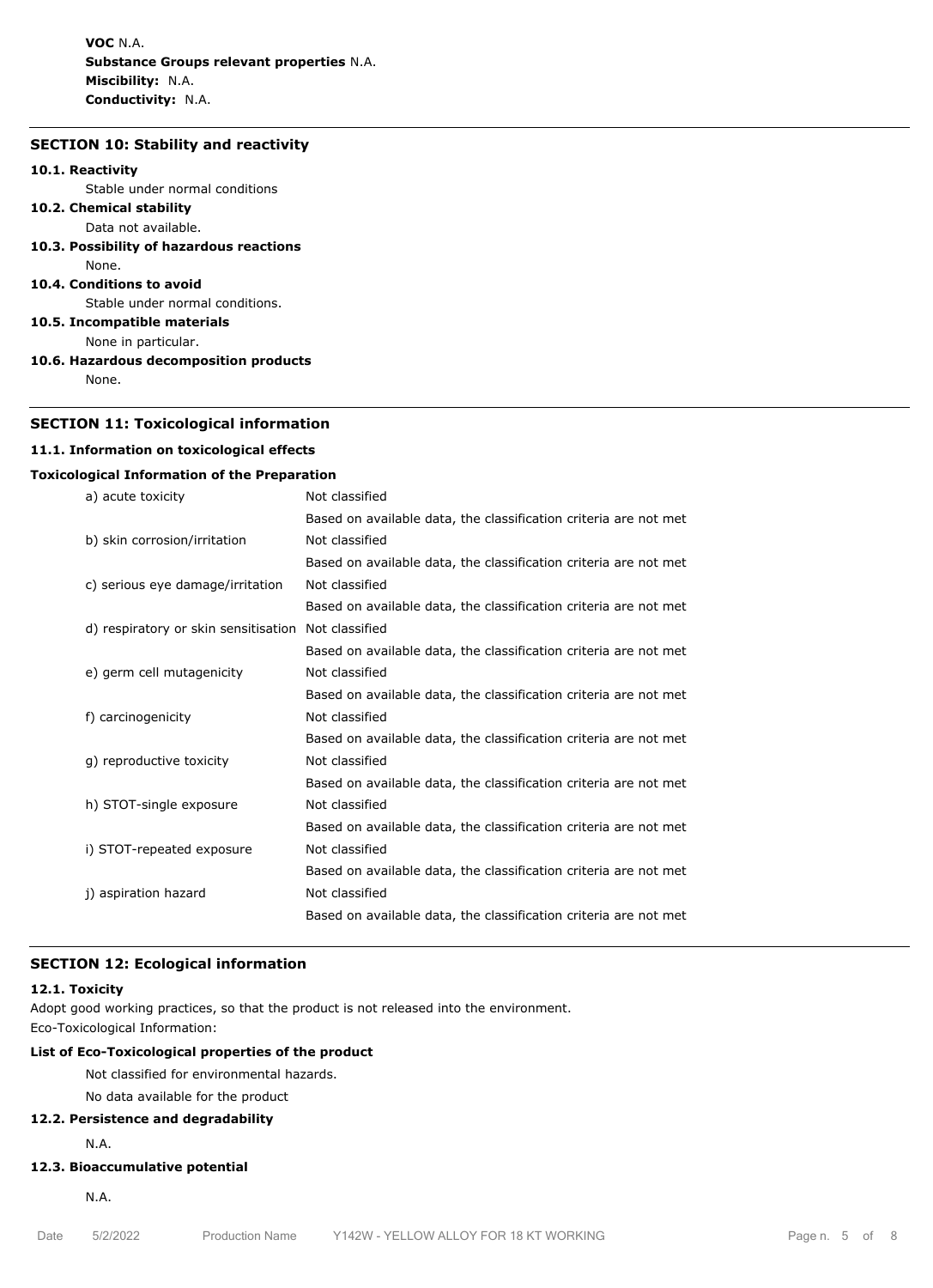## **12.4. Mobility in soil**

N.A.

# **12.5. Results of PBT and vPvB assessment**

No PBT Ingredients are present

## **12.6. Other adverse effects**

N.A.

## **SECTION 13: Disposal considerations**

#### **13.1. Waste treatment methods**

Recover if possible. In so doing, comply with the local and national regulations currently in force.

## **SECTION 14: Transport information**

**14.1. UN number**

N/A

# **14.2. UN proper shipping name**

ADR-Shipping Name: N/A IATA-Technical name: N/A IMDG-Technical name: N/A

# **14.3. Transport hazard class(es)**

ADR-Class: N/A IATA-Class: N/A IMDG-Class: N/A

## **14.4. Packing group**

ADR-Packing Group: N/A IATA-Packing group: N/A IMDG-Packing group: N/A

## **14.5. Environmental hazards**

Toxic ingredients quantity: 0,00

Very toxic ingredients quantity: 0,00

No

Environmental Pollutant: No

# **14.6. Special precautions for user**

Road and Rail (ADR-RID):

ADR-Label: N/A ADR - Hazard identification number: N/A

ADR-Special Provisions: N/A

ADR-Transport category (Tunnel restriction code): N/A

## Air (IATA):

IATA-Passenger Aircraft: N/A IATA-Cargo Aircraft: N/A IATA-Label: N/A IATA-Subsidiary hazards: N/A IATA-Erg: N/A IATA-Special Provisions: N/A

Sea (IMDG):

IMDG-Stowage Code: N/A IMDG-Stowage Note: N/A IMDG-Subsidiary hazards: N/A IMDG-Special Provisions: N/A IMDG-Page: N/A IMDG-Label: N/A IMDG-EMS: N/A IMDG-MFAG: N/A

# **14.7. Transport in bulk according to Annex II of MARPOL and the IBC Code**

N.A.

# **SECTION 15: Regulatory information**

**15.1. Safety, health and environmental regulations/legislation specific for the substance or mixture** Dir. 98/24/EC (Risks related to chemical agents at work)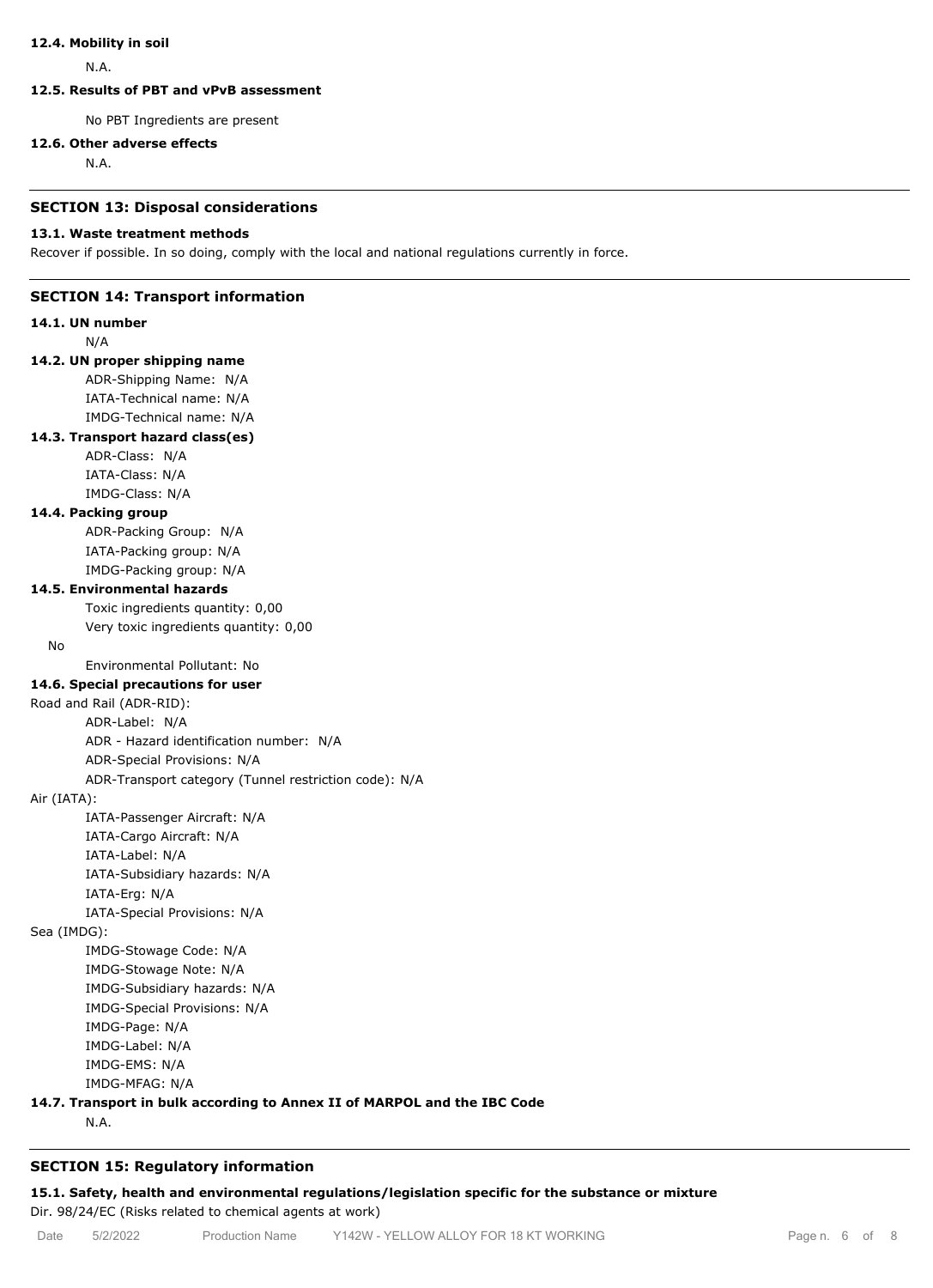Dir. 2000/39/EC (Occupational exposure limit values) Regulation (EC) n. 1907/2006 (REACH) Regulation (EC) n. 1272/2008 (CLP) Regulation (EC) n. 790/2009 (ATP 1 CLP) and (EU) n. 758/2013 Regulation (EU) n. 286/2011 (ATP 2 CLP) Regulation (EU) n. 618/2012 (ATP 3 CLP) Regulation (EU) n. 487/2013 (ATP 4 CLP) Regulation (EU) n. 944/2013 (ATP 5 CLP) Regulation (EU) n. 605/2014 (ATP 6 CLP) Regulation (EU) n. 2015/1221 (ATP 7 CLP) Regulation (EU) n. 2016/918 (ATP 8 CLP) Regulation (EU) n. 2016/1179 (ATP 9 CLP) Regulation (EU) n. 2017/776 (ATP 10 CLP) Regulation (EU) n. 2018/669 (ATP 11 CLP) Regulation (EU) n. 2018/1480 (ATP 13 CLP) Regulation (EU) n. 2019/521 (ATP 12 CLP) Regulation (EU) n. 2020/217 (ATP 14 CLP) Regulation (EU) n. 2020/1182 (ATP 15 CLP) Regulation (EU) n. 2021/643 (ATP 16 CLP) Regulation (EU) 2015/830

Restrictions related to the product or the substances contained according to Annex XVII Regulation (EC) 1907/2006 (REACH) and subsequent modifications:

Restrictions related to the product: None.

Restrictions related to the substances contained: None.

Provisions related to directive EU 2012/18 (Seveso III):

N.A.

#### **Regulation (EU) No 649/2012 (PIC regulation)**

No substances listed

German Water Hazard Class.

Class 3: extremely hazardous.

SVHC Substances:

No data available

## **15.2. Chemical safety assessment**

No Chemical Safety Assessment has been carried out for the mixture.

## **SECTION 16: Other information**

This document was prepared by a competent person who has received appropriate training.

Main bibliographic sources:

ECDIN - Environmental Chemicals Data and Information Network - Joint Research Centre, Commission of the European Communities

SAX's DANGEROUS PROPERTIES OF INDUSTRIAL MATERIALS - Eight Edition - Van Nostrand Reinold

The information contained herein is based on our state of knowledge at the above-specified date. It refers solely to the product indicated and constitutes no guarantee of particular quality.

It is the duty of the user to ensure that this information is appropriate and complete with respect to the specific use intended.

This MSDS cancels and replaces any preceding release.

Legend to abbreviations and acronyms used in the safety data sheet:

ACGIH: American Conference of Governmental Industrial Hygienists

ADR: European Agreement concerning the International Carriage of Dangerous Goods by Road.

AND: European Agreement concerning the International Carriage of Dangerous Goods by Inland Waterways

ATE: Acute Toxicity Estimate

ATEmix: Acute toxicity Estimate (Mixtures)

BCF: Biological Concentration Factor

BEI: Biological Exposure Index

BOD: Biochemical Oxygen Demand

CAS: Chemical Abstracts Service (division of the American Chemical Society).

CAV: Poison Center

CE: European Community

CLP: Classification, Labeling, Packaging.

CMR: Carcinogenic, Mutagenic and Reprotoxic

COD: Chemical Oxygen Demand